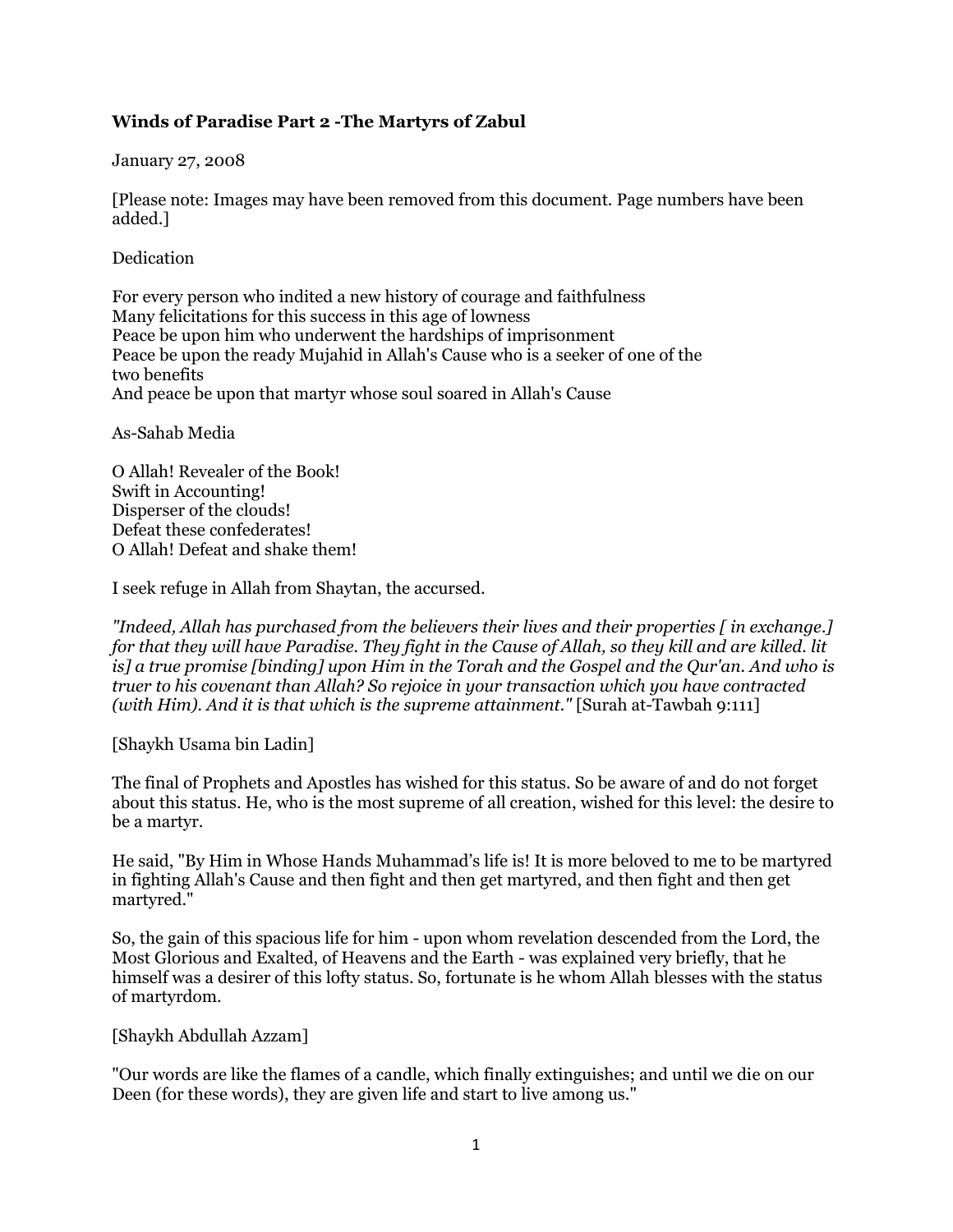Death has to arrive once in life Then why should it not end on martyrdom? When a martyr's soul soars Allah exalts it with the loftiest ranks In the hearts of birds, encircling the bases of Paradises Flying over the alleys, singing and warbling Those seven rewards by which a martyr will be esteemed If you can tell, then say what are those rewards? With the falling of the first drop of blood, all sins will be forgiven And the abode in Paradise will be shown beforehand He will be safe and secure from the torments of the grave And how delightful the deliverance will be from the severity of the Hereafter! He will be crowned with a crown of dignity and prestige He will be the cause for the intercession of 70 relatives, both near and distant Houris will fondly long for his arrival

#### [ Shaykh Mustafa Abu al-Yazid ]

These are those martyrs of ours who drank from the goblet of martyrdom in the blessed land of Afghanistan. That land of Afghanistan which is a region of Jihad, Ribat, and preparedness. It is a madrassa of gallantry and self-restraint, and a land of martyrdom. They departed with such a delight and glad tidings that every one of them had belief that he was treading towards prosperity, freedom, Pleasure of Rabb, and acquisition of rewards. They perceived this path's arduous distances and ferocity as buoyant and despite the delay in Nusrah, they held firmly to the clasp of sabr.

I, and many of my brothers, evidently observed in them the emblems of martyrs and attributes of saintly people. Their attributes of abstinence, belief, mirth, enthusiasm in service to their brothers, truthfulness in covenants, and firmness in plans are especially notable. They embodied themselves in intense labor, coherent endeavors, and unshaken temperament and upheld their lofty aims. In both training centers and battlefields - such an excellent army and such excellent Mujahideen! The world leaped at them with its entire pomp and show but they smoothly evaded its deception, because they knew that what lied with Allah is much better and perpetual. We consider them to be so, and Allah is our Accounter.

#### [ Narrator ]

In an age when hearts are satisfied on dunya and its blessings, are fond of its equipment, and are deceived by its apparent luster and glittering, some lively ones saw the elevated banners of Jihad, heeded the call, and began their march. They deserted the splendor of this fitnah-rousing dunya and joined the battalions of faith and devotion; such battalions whose resolve was not shattered even by the darkness of ominous nights and who clearly refused to bend over to the ferocious enemy: battalions that understood that the rewards that lied with Allah are much better and everlasting. They tied their hopes with the saying of Allah, the Most Glorious, that: *"0 you who believe! Shall I guide you to a transaction that will save you from a painful punishment? Ilt is that] you believe in Allah and His Messenger and strive in the Cause of Allah with your wealth and your lives. That is best for you, if you should know. (If you do this,) He will forgive for you your sins and admit you to Gardens beneath which rivers flow and pleasant dwellings in Gardens of Eternity. That is the great attainment. And [ you will obtain]*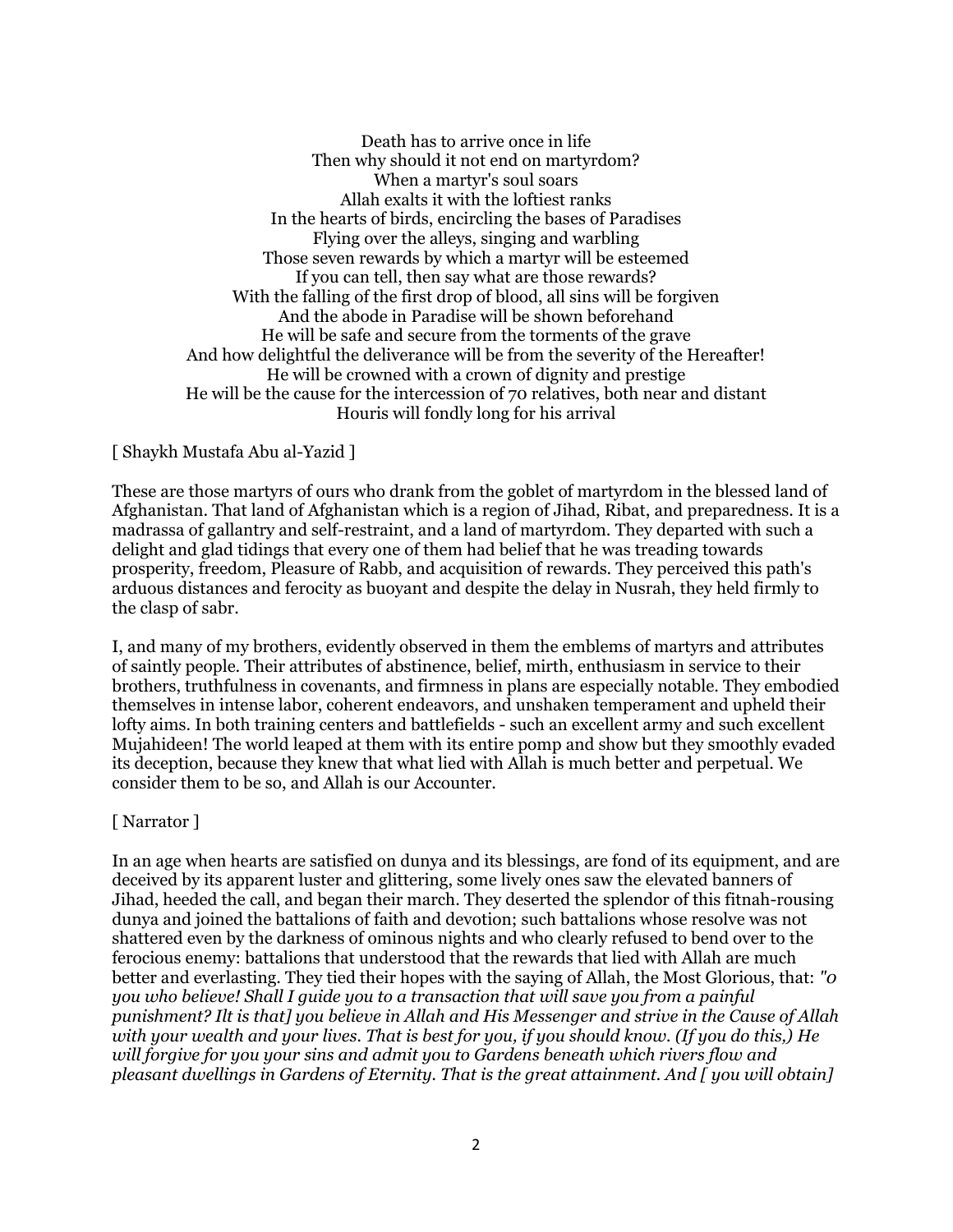*another [favor] that you love - Help from Allah and a speedy Victory; so give good tidings to the believers."* [Surah as-Saf 61: 10-13]

On 21st of Shawwal, 1427H, this crowd of stars from amongst the Ummah's men reached al-Qaida's center. Their tribes were distinct but everyone treaded towards a single objective. On the foot of the mountains, they held the reins of their horses and the series of training began. With it, a new life commenced with the desire to sacrifice the humble life, abounded in faith, in Allah's path.

*"And prepare against them whatever you are able of power and of steeds of war by which you may terrify the enemy of Allah and your enemy."* [Surah al2Anfal 8: 60]

These young men started physical and military preparations, obtained training in methods to use weapons, and of various logistics of Qital.

> Hasten..hasten..and hurry up, you the companions! It's Allah has opened the door; The door of Paradise and in my soul The melody of the charming hope. March forth in the way and never be humiliated Ignore the subservient and the doubtful And put aside the worldly life and dedicate yourself To the religion of Allah the One accepting repentance

From the trenches of the Mujahideen, as a chronicle of heroic victories, this is a message from a few sons of this Ummah to their precious Ummah.

( Fahad Sa'ad al-Tarnami [Abu Mu'sab] )

O mother, forgive me Forgive the slips of my prolonged life My purpose is not to bring suffering to you 0 mother, (who is) dearer to me than my life! But what can I do? Paradises are calling me They are summoning me But what can I do? Paradises are calling me They are summoning me O mother, forgive me Do not say that I have done injustice to you And how can I do injustice to that person Who looked after me in this world And why would I cause you to be tearful When you are dearer to me than life You are my heart's delight You are dearer to me than life You are my heart's delight You are dearer to me than every wish So dearer that it cannot be explained in words If you were to know the condition of the Ummah Then I have belief that you wouldn't be displeased with me If you were to know the condition of the Ummah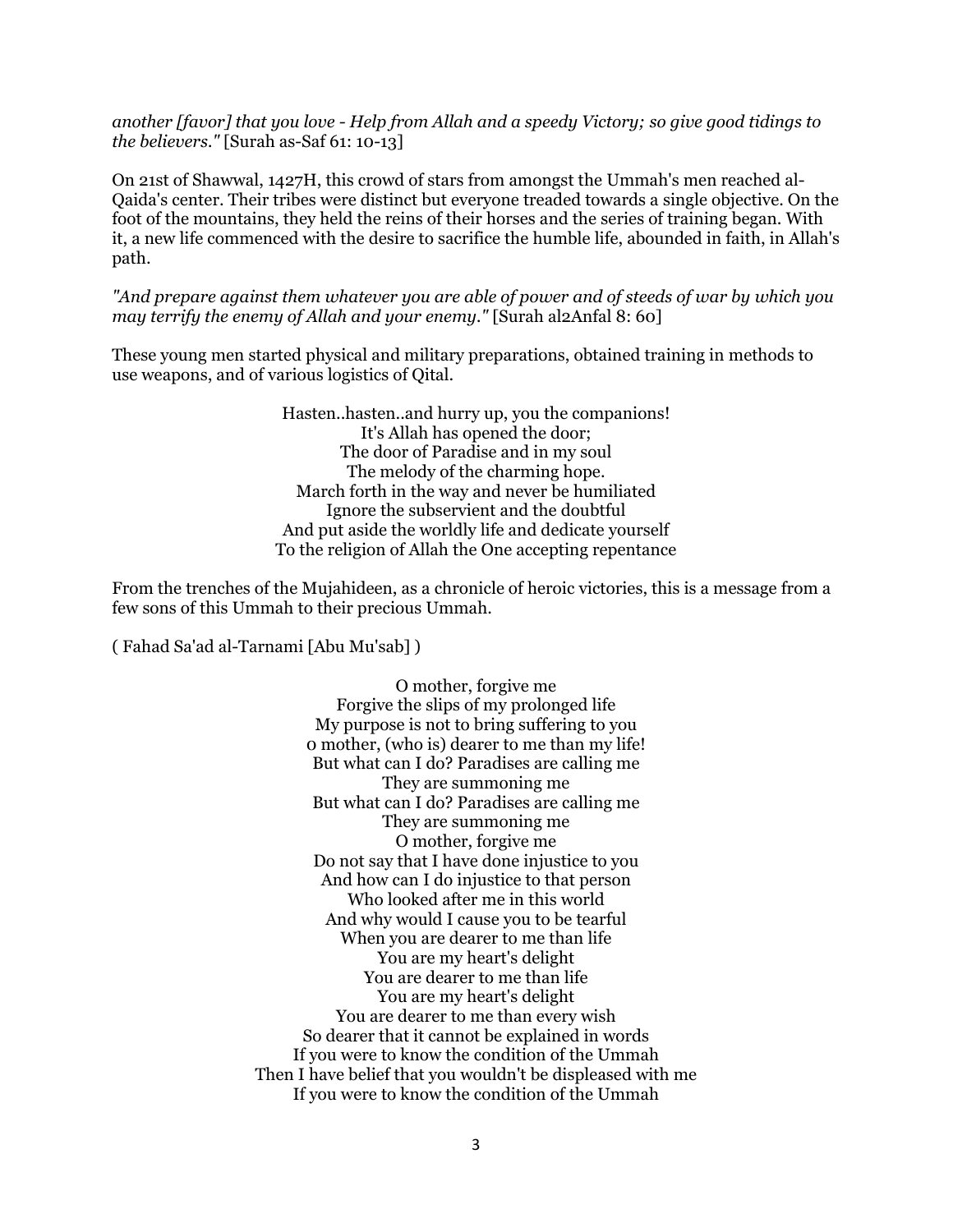Then I have belief that you wouldn't be displeased with me 0 mother! After me, have patience and do not weep And even if tears emerge, do not be displeased with me I have sold my life to my Rabb Allah has already purchased the lives of the believers Allah has already purchased the lives of the believers Muslims have embraced disgrace on the name of peace And the Arabs are sleeping in negligence Mother! Look! A little child is buried under the heap of debris While his injured mother is calling out for a helper While his injured mother is calling out for a helper I cannot live with this life of disgrace After seeing my sister being disgraced on the hand of accursed kafir, I cannot live I desire Jannah's fair, beloved Houri I do not desire this Houri made of clay I desire Jannah's fair, beloved Houri I do not desire this Houri made of clay I desire jannah's fair, beloved Houri I do not desire this Houri made of clay I desire Jannah's fair, beloved Houri I do not desire this Houri made of clay I desire Jannah's fair, beloved Henri

( Sultan Mubarak [Abu Abdullah] )

All praise is due to Allah who honored the believers, and debased the disbelievers. And prayers and peace be upon the mercy sent to the worlds, and upon his family, and companions in entirety.

As to what follows:

By Allah, all of us are in the lands of Jihad. In our view, nothing is to be acquiesced except Allah's Pleasure. Likewise, our purpose is also to subdue and fight shirk, kufr, apostasy, headstrongness, and their elements. So, those who are desirous of knowledge and its eminence whether they are from noble scholars or students - we would like to say to them that obtaining actual excellence of knowledge is impossible until it is acted upon, or else it itself will prove to be a burden on the day of Qiyamah. Thus, Prophet warned beforehand that soon the Ummah will forsake knowledge and Jihad. Therefore, the advantages are great in this act of worship put forward to Allah. For Allah's sake, do not sell your Deen for this world's despicable commodities.

Allah, the Most High, says, *"Some Muslims desire the commodities of this world, but Allah desires [for you] the. Hereafter."* [al-'Anfal 8: 67] •

( Abdullah Muhammad al-Ayed [Shu'ayb] )

In the name of Allah, the Beneficent, the Merciful.

And all praise is due to Allah, Lord of all the Worlds and the prayers and peace be upon the Last of the Messengers.

As to what follows: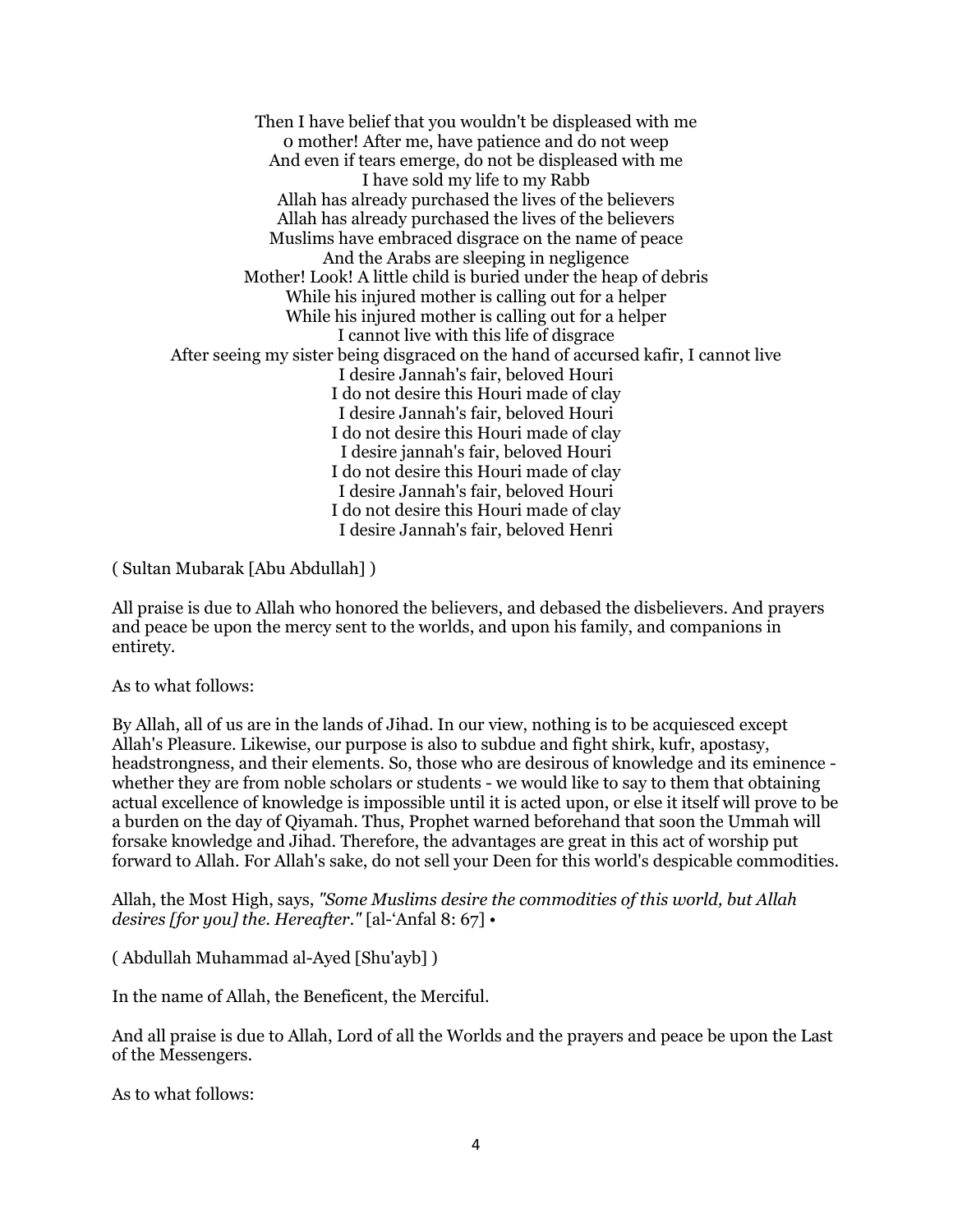All praises belong to Allah, who delivered us from imprisonment and then brought us to the land of Jihad even after the interruption of taghut (in the matter) between us and Him. By Allah, to this taghut, we say: By Allah, your befriending of Crusaders and incarcerating the Ummah's best people for (carrying out) this purpose is nothing for these devotees but (like) time passed during rest. And by Allah, we have seen the real face of this taghut in these prisons. And by Allah, all these hardships do not result in any paucity of their faith and endurance of hearts. By Allah, on the contrary, Allah willing, it will only be strengthened. To our brothers who are still confined in prisons, we say: by Allah, we will not be assuaged, nor will we restfully sit, and nor will our eyes enjoy comforts until you are freed and accompany us in Jihad and Ribat.

Firstly, be on guard against this taghut - who sent you to prisons and torturing centers - for the sake of the greatest taghut - America and Europe, who they worship besides Allah, Mighty and Majestic. Allah, the Most Glorious, will surely free you from this trial. Your only responsibility is to be patient. Indeed, this patience will be a cause for Aida And these deeds will not be a cause for regret for you on the day of Standing, you will obtain a compensation from Allah, by permission of Allah, Mighty and Majestic if you are resolute on patience and hold good hope in Allah, Mighty and Majestic. Therefore, be steadfast - we will be victorious soon and if we are not successful, then after us, more people will come forth on the way brimming with our blood and bodies. By Allah, for your freedom, we will not evade sacrificing any little or big commodity because our genuine sadness is for you, and this will be easy for us, by the permission of Allah, Mighty and Majestic.

( Fahad Sa'ad at-Tamami [Abu Mu'sab] )

Aversion towards the insignificant life and fear of Allah brought me (forth). The desire to sell this unworthy life incited me. I weighed everything to compare with this transaction, but I swear by Allah, I couldn't find anything that carried the same weight. 0 Lord! We sold our lives to You in exchange for Paradise. Cause this blood to flow in the path of Jihad, until I also obtain this rank of martyrdom, and elegant Houris dress my wounds!

## [ Narrator ]

During these moments of preparation, one day one of those who has joined the ranks of martyrdom, Mullah Dadullah (may Allah have Mercy on him) visited these centers - and these lions of Allah were honored by meeting this stupendous leader – and developed deep influences in their hearts. After the completion of stages of preparation, they were dispersed in various areas of Afghanistan.

Among these groups:

The Martyrs of Zabul

They are:

Abu Musa at-Turki - an embodiment of etiquette and modesty, replete with the love of Jihad.

Abu Zuha al-Kuwaiti [Mufzi Khaleef al-Azizi ] - a parable of sacrifice and devotion, who wellwished the world and reached Afghanistan.

Aslam al-Pakistani - a meek person, full of ethics and tenderness.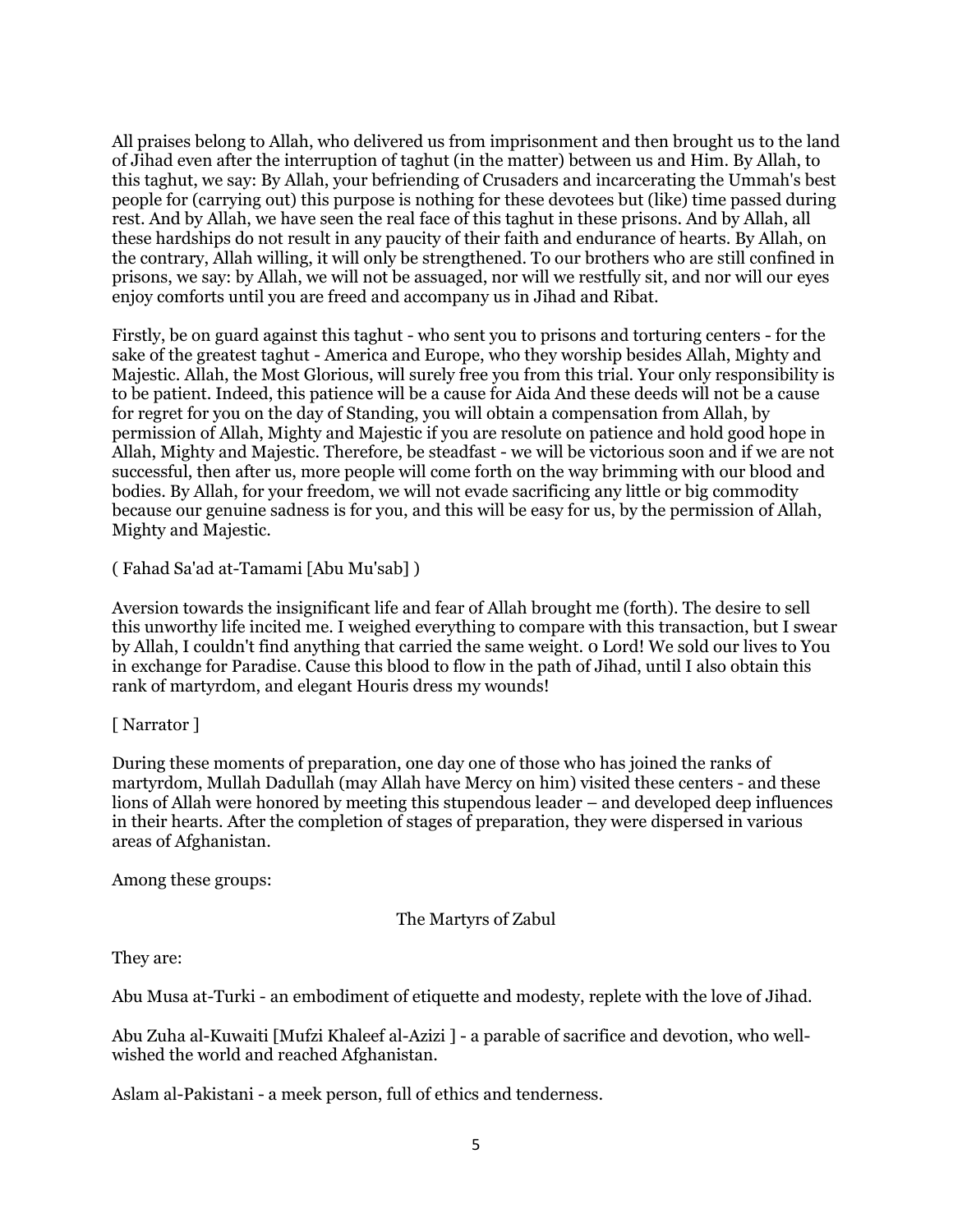Abu Mu'sab at-Tamimi [Fahad Sa'ad at-Tamami ] - he was, may Allah have mercy upon him, counted among those who had pleasant manners and was affectionate with his brothers.

Khalid al-Peshawari - showed, may Allah have mercy upon him, much affection for Jihad; his young age did not stop him from being a calamity for the enemy.

Shu'ayb al-Harrani [Abdullah Muhammad al-Ayed ] - a brimming orator, who warmed the brothers' hearts with his fervent sermons. He, may Allah have mercy on him, endured the hardships of imprisonment various times and then Allah eased the path to Afghanistan for him.

Abu Abdulläh al-Qasimi [Sultan Mubarak ]- ardent, may Allah have mercy upon him, for jihad everytime; embodiment of resolve and forbearance. He, may Allah have mercy on him, packed up for Somalia but could not reach it and returned to Afghanistan.

Ja'far at-Tajiki - a young man who had just stepped to maturity, a model of etiquette and ethics.

Abu Arias [Sa'eed Muhammad as-Shumrani ] - Abu-Anas at-Ta'efy. He has been trying to expel boredom within his brethren with his sweet voice. Ascribed to his mother has been the big role for his darting.

Abu Bakr al-Muhäjir [Munawar Saleh al-Shimri (11 - a bearer of truthfulness and sincerity, as we reckon him; belonging to the tribe of Shamr, this young man wasn't even able to see twenty springs of his age.

A few moments before departing from this world, they left these messages for those who would arrive after them:

( Sa'eed Muhammad as-Shumrani [Abu Anas] )

I seek refuge in Allah from Shaytan, the accursed.

*"And when the Believers saw the Confederate forces, they said, "This is what Allah and His Messenger had promised us, and Allah and His Messenger spoke the truth." And it increased them only in faith and acceptance. Among the believers are men who have been true to their covenant with Allah [i.e. they have gone out for Jihad, and showed not their backs to the disbelievers], of them some have fulfilled their obligations (i.e. have been martyred), and some of them are still waiting, but they have never changed [i.e. they never proved treacherous to their covenant which they concluded with Allahl in the least. That Allah may reward the truthful for their truth and punish the hypocrites if He wills or accept their repentance. Indeed, Allah is ever Forgiving and Merciful."* [al-Alizab 33: 22-24]

as-Shaheed (The Martyr)!

He was desirous of a life of forbearance for himself And he embraced death in fondness of an actual life He was desirous of a life of forbearance for himself And he embraced death in fondness of an actual life This separation is for us, but not for the martyr He is alive and eternal with the Pleasure of the Lord This separation is for us, but not for the martyr He is alive and eternal with the Pleasure of the Lord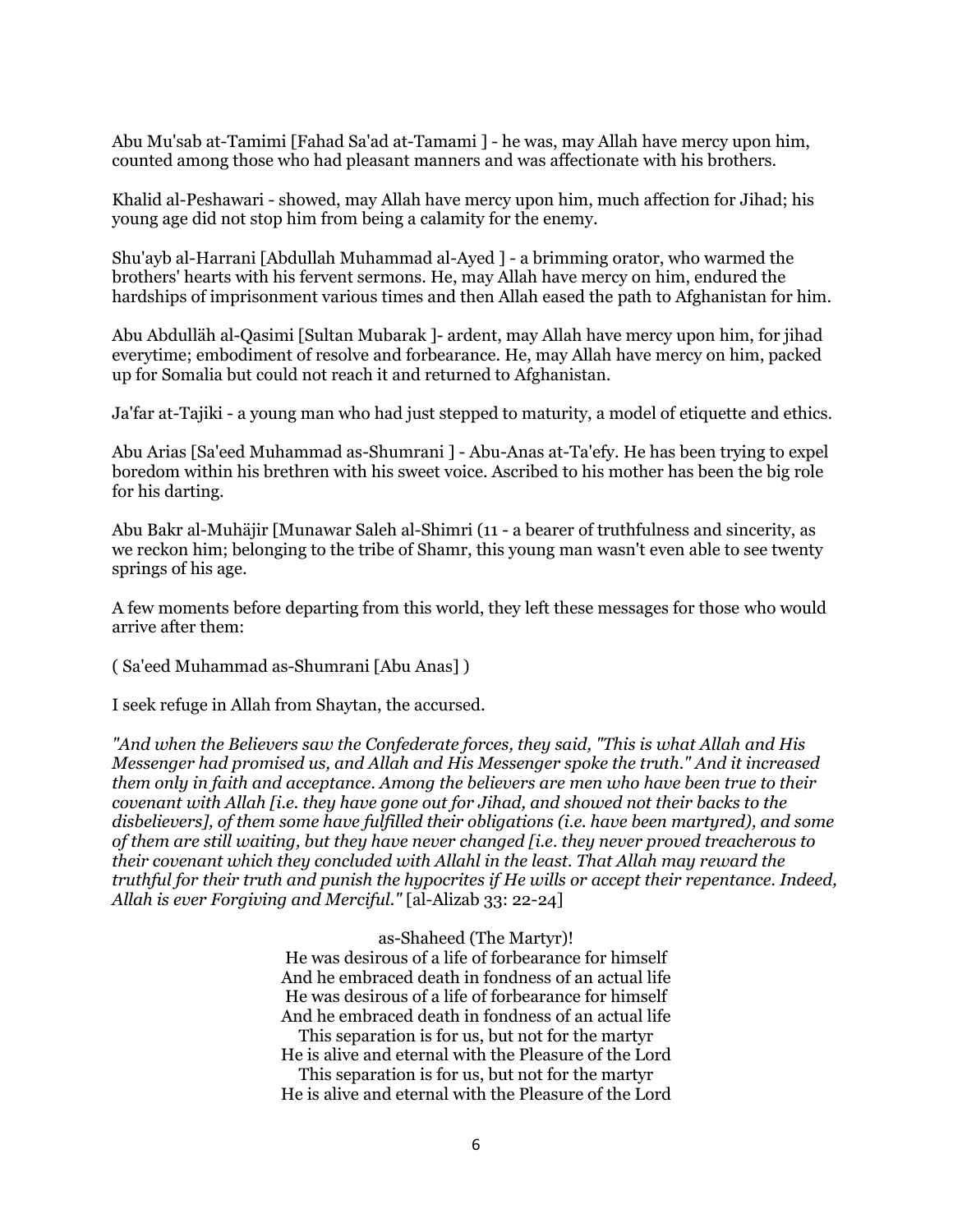It is as if I am standing by him, seeing (him) Making the enemy dumbfounded in their fortresses They became worried: from where did he manifest? In what course? With which thoughts? They became worried: from where did he manifest? In what course? With which thoughts? But what do they know about the one of the two Victories? What do they know about our perpetual, everlasting Paradise? He advanced on you like a lion on his prey So, is there any among you who can stand in face of death? He advanced on you like a lion on his prey So, is there any among you who can stand in face of death? He leaped on you with Allah's Support And whose support is better than Allah's?

(Abdullah Muhammad al-Ayed [Shu'ayb])

Many years have passed since this fight between Islam and the Cross. Warfare spitted its fire and the sons of Islam came forth. Their names were heroism and sacrifice. Felicitations to every martyr, to him who suffered hardships in Allah's Path, to him who underwent the hardships of imprisonment, and to every Mujahid in the ranks of Jihad, who is a seeker of one of the two blessings. In defense of the Ummah and in ascending the fortresses of Islam, we have recognized the hidden and concealed actual life in the bosom of death. The lamp of martyrdom has kindled in the Ummah, and it is out of the clutches of this bigoted Crusading taghut to extinguish this flame. When Allah gave us the hukm for Jihad, then we have no need to search anywhere else. Allah has given us the hukm to only act: we say with full faith, keeping belief and reliance on Allah, that our decision is absolute and it is our belief that Allah will fulfill His covenant with us and if we act upon His Orders, then He will surely bestow upon us that reward of which He has concluded His covenant with us, by the permission of Allah.

No matter how powerful the enemy is and how many of them gather and assemble, and no matter how many so-called 'Muslims' join it in its congregation... To the youth of the Ummah, I say to you: Heed the call of Allah and His Messenger when they call you towards that which will purify you. Allah Himself is calling you towards these battlefields and He honored you with aiding His Deen, even though He is absolutely needless of any of you; But by Allah, if there is any honor left in you, and any good in you then be responsive to this call. By Allah, if you don't march forth, He will bestow torment on you, and even though Allah alone is able to defend His Deen Himself, you should become the helpers and defenders of His Deen.

## [ Abu Musa at-Turki ]

Allah says, *"Fight them; so Allah will punish them by your hands, disgrace them, give you victory over them, satisfy the breasts of Believers, and remove the fury in the Believers' hearts. And Allah turns in forgiveness to whom He wills; and Allah is Knowing and Wise."* [at-Tawbah 9: 14-15]

To the Turk Muslims, my Naseeha is recognize the hukm of Allah, advance to Him, liberate from this disgraceful life before you meet death, and do not participate in this oppression by remaining silent. I say to you: do not lend your ears to these hypocritical 'scholars' who have distracted your minds. By Allah, honor is only in Jihad. By Allah, there's no other way of deliverance, Oh my brothers, except Jihad in Allah's Way with life and wealth.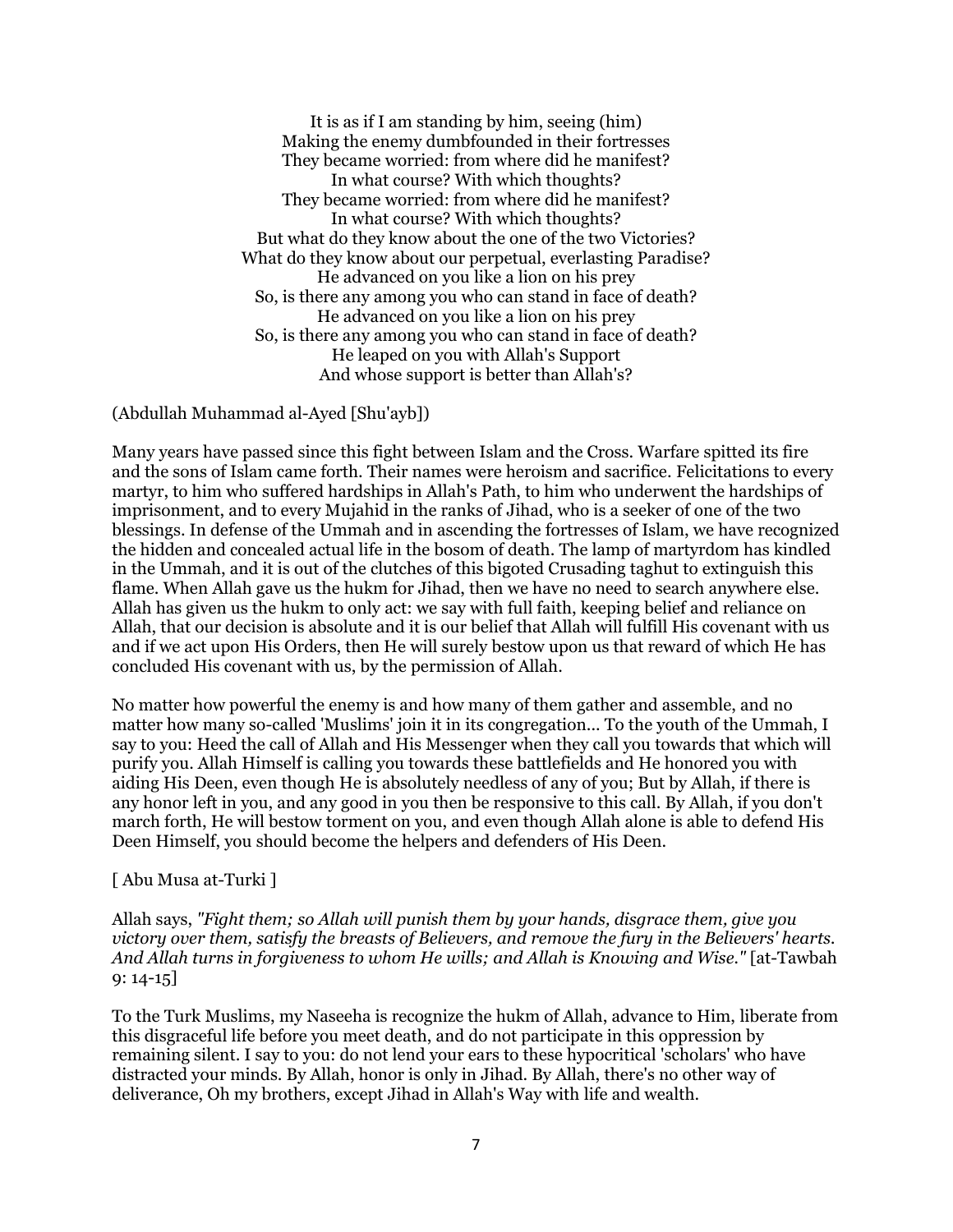Allah says, *"Do you think that you will be left Las you are] while Allah has not yet made evident those among you who strive in Jihad (for His Cause] and do not take other than Allah, His Messenger and the Believers as friends and protectors? And Allah is Acquainted with what you do."* [at-Tawbah 9: 16]

O men! Rise up and in readiness, march forth for Jihad. Do not be included among those who sat back. Today, Jihad is fard-al-layn on every person who is not disabled. Look how the Jews and Christians have materialized their domination on Muslims, are interfering in their matters, and are maintaining the worldly reins of power with deceit and cunningness. Therefore, today's Jihad is fard-al-'ayn on the brave sons of this Ummah like it was fard on the occasion of Tabouk. And fighting is an obligation on every sincere Muslim to counteract wrongdoing and oppression.

The Messenger of Allah said, *"The example of Muslims, in their love for each other, and their compassion and kindness towards each other, is that of one body: if any limb of it were to suffer, the whole body would respond with fever and sleeplessness."*

Today, not a mere limb, but the entire body of Muslims is pulverized in injuries. With the concern for the obligation of Jihad, for freeing the prisoners, and for Ummah's injuries, I have come forth for Jihad.

*(* Fahad Sa'ad at-Tamami [Abu Mu'sab])

O youth of this Umrnah! I swear by Allah, Allah will surely take the account of your youth. Where did you dispose of it? When you see the honor being desecrated. Tell me by keeping your Lord as a Witness, that will you consider a person who embraced death in a state of carrying weapons, traveling for the aid of 'la ilaha illallah,' dust covering his footsteps in Allah's Way, and patiently suffering the hardships in His Way, and that person who is killed in an accident - will you consider these two equal? By Allah, if you are killed in a mountain in Afghanistan or a garden in Iraq, animals tear and dissect your bodies, and vultures claw at your heads - but Allah is pleased with you - unlike that death in which you are glad and happy among your relatives but Allah is displeased with you, even if your funeral prayer is offered in the Haram.

My message is for those scholars whose tongues and pen are only used against Jihad and the Mujahideen while Crusaders are protected from their tongues - to those people who, instead of making du'aa for the Mujahideen on their pulpits, make du'aas against them. We say to you: 0 you who are against the youth of Jihad! Abandon these false criticisms. What can you blame of that person who is a lover of Paradises and Houris and is inclined towards this continuing path? What can you blame of him who sold his soul to Allah and sought only Firdaws al-laid? So, do not blame Jihad and its people, and fear this attribute that afflicts one into hypocrisy. The person whose soul did not incite him to war and he did not fight, indeed, he died in a death of mischievous people.

Allah says, *"Say, 'What you are expecting for us is nothing but one of the two good things (martyrdom or victory). And we are expecting for you that Allah sends to you a punishment from Himself or at our hands. So, wait. Indeed, we are waiting with you."* [at-Tawbah 9: 52]

And O enemies of Allah! We will descend, with the permission of Allah, upon you enemies of Allah, as a calamity from those places that you couldn't imagine of. We will ambush you, carpet your path with IED's, and perform martyrdom operations on you, and you will find with us only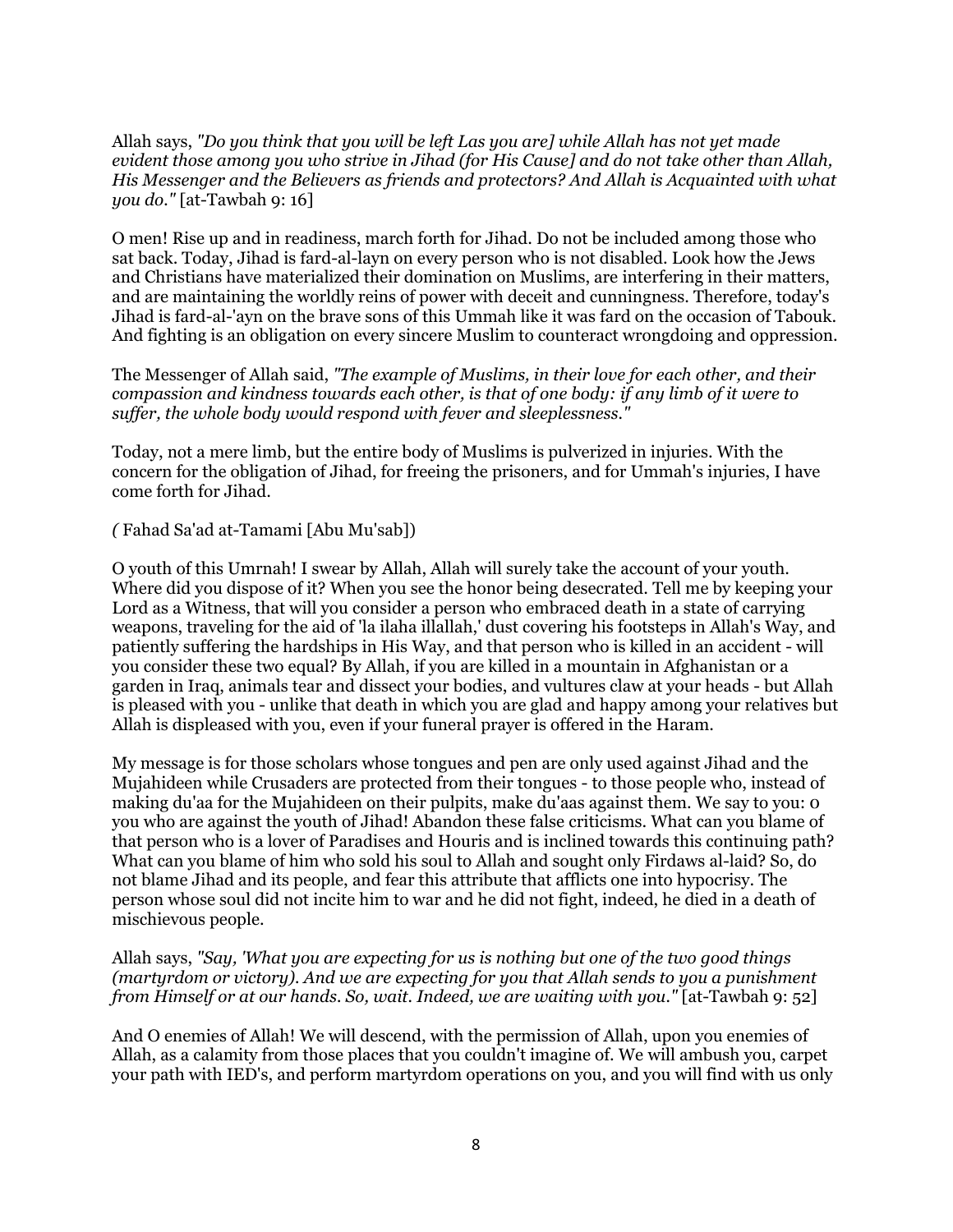that which deforms your faces, by permission of Allah. And our helper is Allah, while you have none, by permission of Allah.

[ Aslam al-Pakistani ]

I seek refuge in Allah from Shaytan, the accursed.

In the Name of Allah, Most Beneficent, Most Merciful.

We send prayers upon Your Noble Messenger.

As for what follows: I seek refuge in Allah from Shaytan, the accursed. In the Name of Allah, Most Beneficent, Most Merciful.

Allah says, *"March forth (in Allah's Way), no matter whether you are light or heavy, and carry out Jihad in the way of .Allah with your wealth and lives."* [at-Tawbah 9: 41]

Allah Almighty speaks the Truth.

Allah, Rabb-ul-Izzah, says in the Noble Qur'an: 0 Muslims! 0 people of the world! *"March forth (in Allah's Way), no matter whether you are light or heavy [whether you are sick or healthy], and carry out Jihad in the way of Allah with your wealth and lives."* [at-Tawbah 9: 41]

So, march! All of the scholars, students, young men, traders - all of them should march forth together in Allah's Way. Why? If the traders will not march and they fear a reduction in their trade, then Allah, Rabb-ul-Izzah, has mentioned in Surah as-Saff - and they can see in that verse - "O *you who believe, shall I tell you about a trade that saves you from a painful punishment?"*  [as-Saf 61:10] - they will suffer a painful doom from Him.

At the end, I appeal and request the elders that they at least remember us in their du'aas, and that they prepare their sons and people of the streets and villages to march in Jihad with the Mujahideen in Afghanistan.

(Muna ar Saleh al-Shirnri [Abu Bakr])

This message is for my esteemed Muslim Ummah:

I swear by Allah, if we saw felicity and comfort, it was only in the battlefields of Jihad. We came here knowing that the message of Islam couldn't be spread except by the fulfillment of Jihad feesabilillah. Like the Prophet said, *"The peak of Islam is Jihad feesabilillah."* Likewise, he said to Abu Sa'eed al-Khudri (may Allah be pleased with him): *"O Abu Sa'eed! Have Taqwa of Allah because it is the head of all matters and upon you is Jihad because it is the monasticism of Islam."* By Allah, we cannot be at comfort and tranquility until Allah's ordained Sharee'ah is established on His lands. And how can we sit at ease, when the honor of our sisters is being trampled upon in prisons, and our brothers are being tortured in the confinements of apostates and disbelievers?

By Allah, the establishment of the Deen is not possible except by patience and by hearing and obeying Allah and His Messenger, therefore have patience and hope for rewards, and do not forget the meeting with Allah. By Permission of Allah, Help of Allah is near.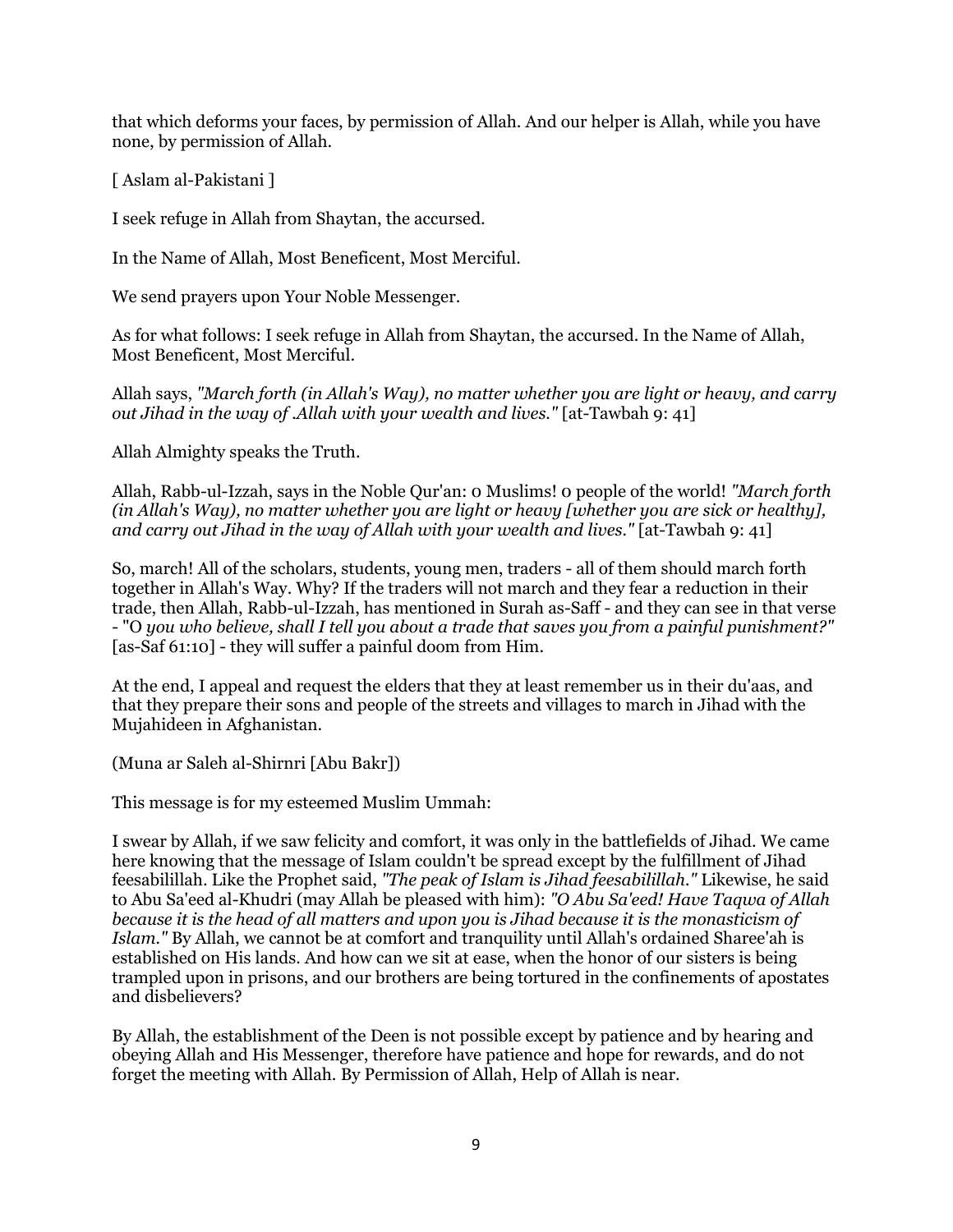[Khalid al-Peshawari ]

In the Name of Allah, Most Beneficent, Most Merciful.

This path is the path of Muhammad al-Arabi, and Jihad will continue until the Day of Resurrection. We will also, by Allah's hukm, continue (walking on) this path until the Day of Resurrection.

[ Narrator ]

When time for departure came, these sons said a final goodbye to their brothers and went out in search for a mighty reward from Allah.

[ Mujahideen on their way to Zabul ]

Zabul, your land will always be free Because you are a land of the people of Islam Zabul, your land will always be free Because you are a land of the people of Islam

We are like lions in war And falcons elevated in the expansions of sky The backs of horses are like our mothers' cradles Upon it we learnt the lesson of self respect We are knights; horse's back is our sedative On the call of the caller, we came out for Jihad We are knights; horse's back is our sedative On the call of the caller, we came out for Jihad On the call of the caller, we came out for Jihad

[Narrator]

Those anticipated moments finally came. The hidden feelings inside the hearts awakened. And the drowned souls in the sea of fondness soared towards Zabul.

[ Mujahid ]

By Allah, these are those moments that we anticipated for for a long time. We also made du'aas to Allah for all of us gather together. O Allah, we thank you.

[ Brother with the camera ]

This is from Allah's bounties. Right now, we are on way, by permission of Allah, to Zabul. These are the caravans of the Mujahideen.

> Peace be upon you, O Ibn Ladin! Peace be upon you, you prepared me to walk on this arduous pathway You gave us an invitation of khayr You prepared me to walk on this arduous pathway You gave us an invitation of khayr O caller! You landed me into hardship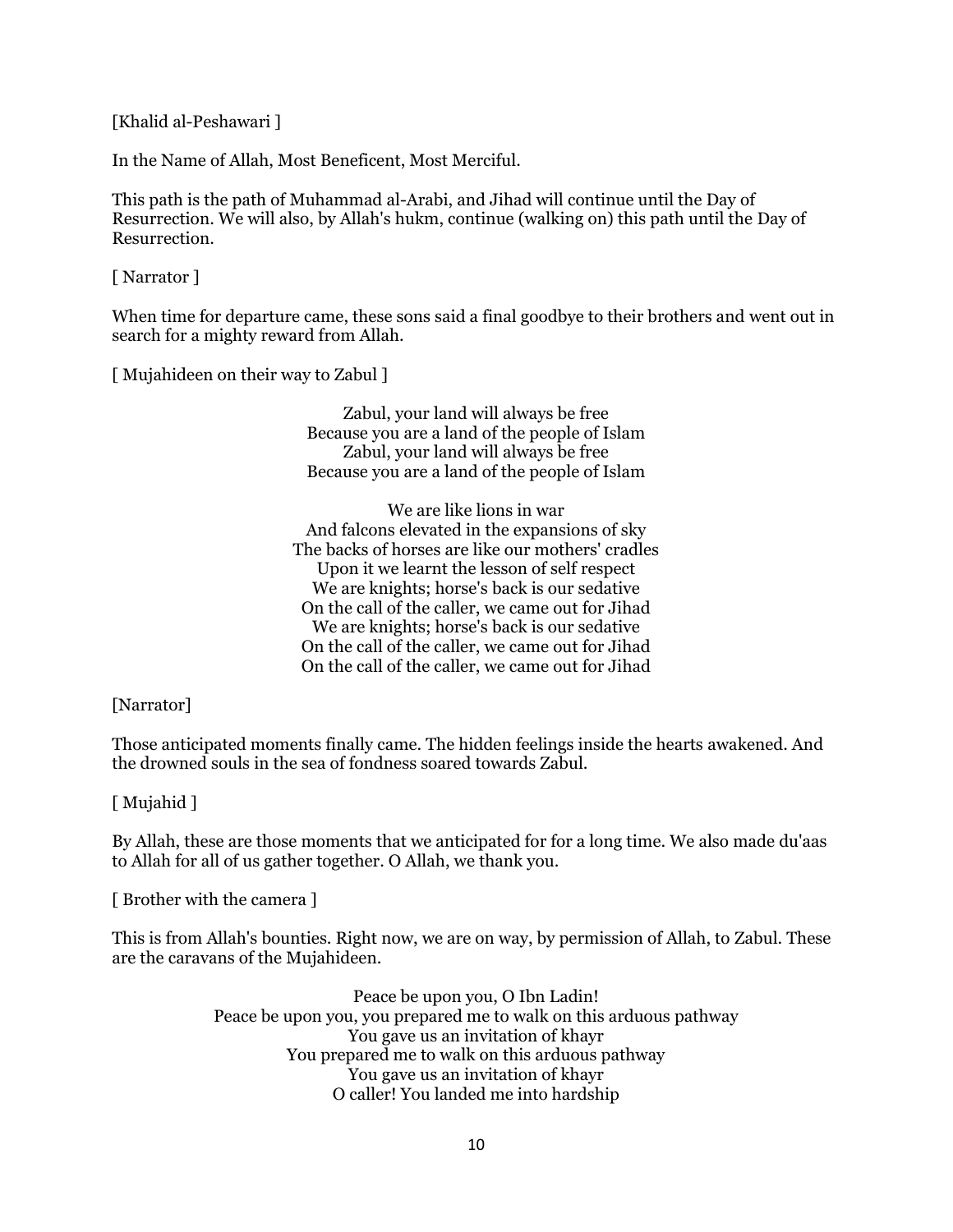## That lesson which I had forgotten, you reminded me

O life! Leave me As I am not your prisoner I am soaring at elevations, above your heights So, do not try to shackle my freedom I am in expansions like the spacious skies

[ Narrator ]

When these knights reached the battlefields of Zabul, among them was Abu 'Umar al-Kuwaiti, one of the mountains of the Emirate; who, may Allah have mercy on him, participated in battles of Zabul and others; was a trustee of this front and was present to receive these sons.

[ Abu 'Urnar al-Kuwaiti ]

I say to the Americans and their NATO allies:

Know that in our view, there is nothing (to be obtained) except your corpses. Escape where you want to escape. I swear by Allah, even if you flee Afghanistan, we will reach your homes to avenge the imprisonment of our sisters in Abu Ghuraib and our brothers in Cuba. May Allah's curse descend upon you!

And we say to you:

We have sold our souls to Allah and are seekers of sincerity, action, affirmation of promise from Him; while, what have you presented to support your assertion? What purpose do you seek? What will be your final abode? Hell! And it is a very dreadful abode.

O enemies of Allah! We are expecting from this verse of the Most Generous:

*"And never think of those who have been killed in Allah's Cause as dead. Rather, they are alive with their Lord, receiving provision."* [ali 'Imran 3: 169]

And we have in our hearts this hope from Allah.

And to my brothers, whether they are in Afghanistan or Iraq, I say to them:

The mounts of my people are not mere horses But they are vehicles carrying bridegrooms Hasting to Paradise with no cargoes To meet the beautiful black-eyed and the valuable palaces

[ Narrator ]

After this, these lions of Allah assembled along with their brothers among the Mujahideen, under the banner of Amir-ul-Mo'mineen Mullah Muhammad Umar (may Allah protect him).

{ Fahad Sa'ad at-Ta ami [Abu Mu'sab] }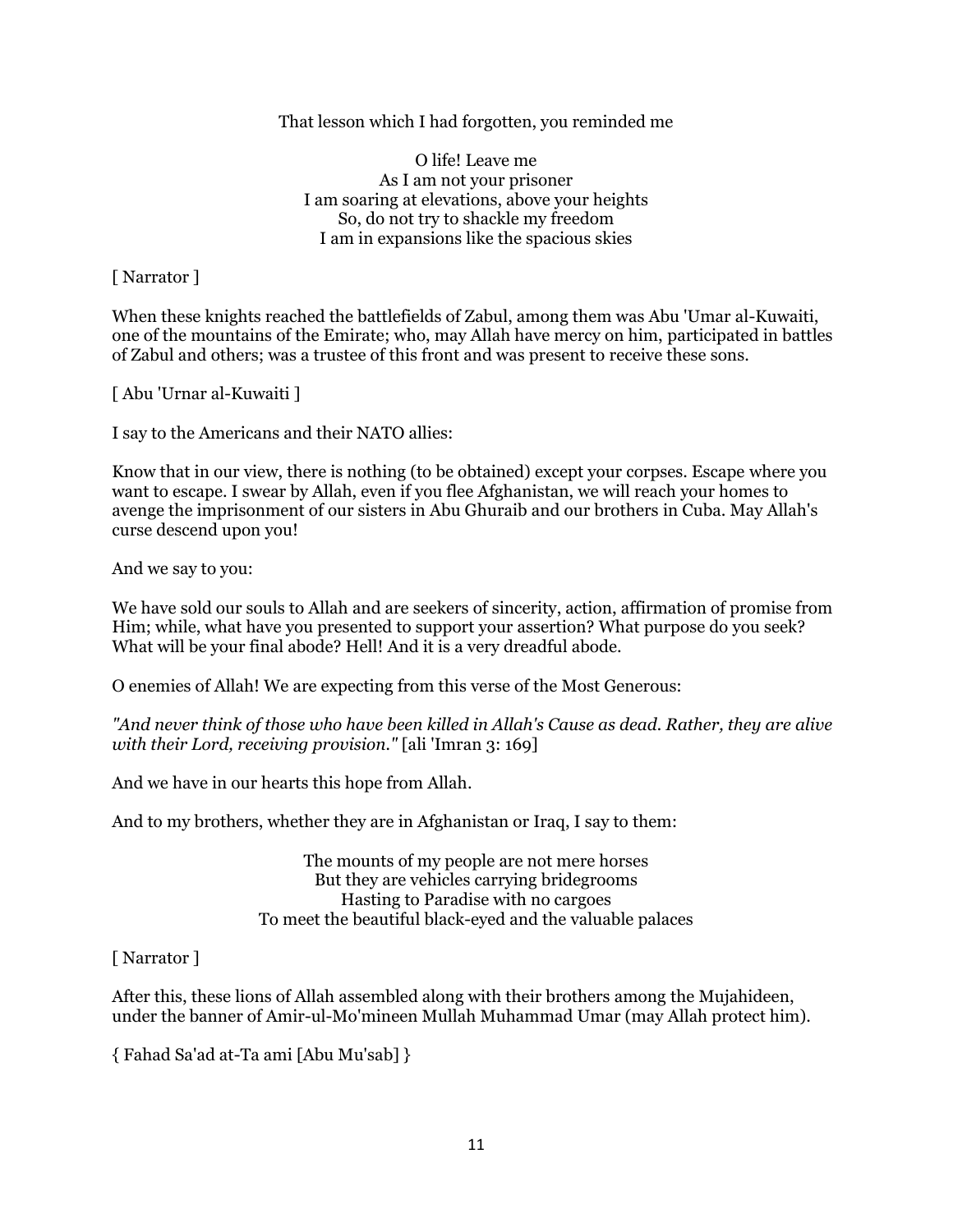All praises belong to Allah, Lord of all the worlds. And prayers and peace be upon the Last of the Messengers, Prophet Muhammad, his family, and his companions upon, them also prayers and peace. As to what follows:

We thank Allah for his countless blessings that enabled us to ease this operation, and with Allah Bounty, and His Will, we will fight these enemies, by His permissions. The fact is that, one or two years ago, we could not even think to fight the enemy with such courage and easiness. But with Allah's bounties and blessings, with this small ammunition and power, we hold the capacity to awaken earthquakes in the palaces of taghut, by permission of Allah.

Allah said, *"Among the Believers are men who have been true to their covenant with Allah (have gone out for jihad Among them is he who has fulfilled his vow [gained martyrdom], and among them is he who awaits (his chance]. And they did not alter (the terms of their commitment to their covenants with Allah] by any alteration."* [ali 'Imran 3: 169]

We do not fight them on the basis of ammunition and manpower. We fight them with the power of 'la ilaha Wallah.' By Him, and there is no god except Him, if we did not have this Kalimah of 'la ilaha illallah,' then we could never fight them. They have aircrafts, marine fleets, submarines, but Allah helped us through this Kalimah. Therefore, my beloved, fight these enemies by establishing the fondness to meet Allah and establishing love for martyrdom in your hearts, and death in the way of Allah If you are truthful to your covenants with Allah, then meet the enemy with steadfastness and intensity. And your hearts should be intense against them, according to the hukm of Allah. Know that only Allah, your Aid. There is no alternative except one of the two Victories, whether it is victory or martyrdom.

I ask Allah to bestow it upon us. Allah send your prayers, peace and blessings upon Your Prophet Muhammad.

[ The ambush of Mujahideen on the American forces in Zabul ]

[ Brother with camera ]

Our Mujahid brothers are standing all prepared for the operation. The American forces are also coming nearer to the ambush. I ask Allah to direct our fire!

( Sa'eed Muhammad as-Shirmani [Abu Anas] )

Look! The smoke is clearly visible on the destroyed Hummer vehicles.

[ Raising the morale of the Mujähideen before the attack ]

[Leader consoling the group of Mujahideen ]

A) Are you tired? A) Who is with you? B) I, Kasham Hazam, and Dujanah! A) Is Fateh with you? B) Yes! Abu Bakr, Fateh, Dawud and Ja'far are with me. A) All praise is due to Allah. A) Where are you in the back? B) No. Where is Hamza? Is Hamza near you?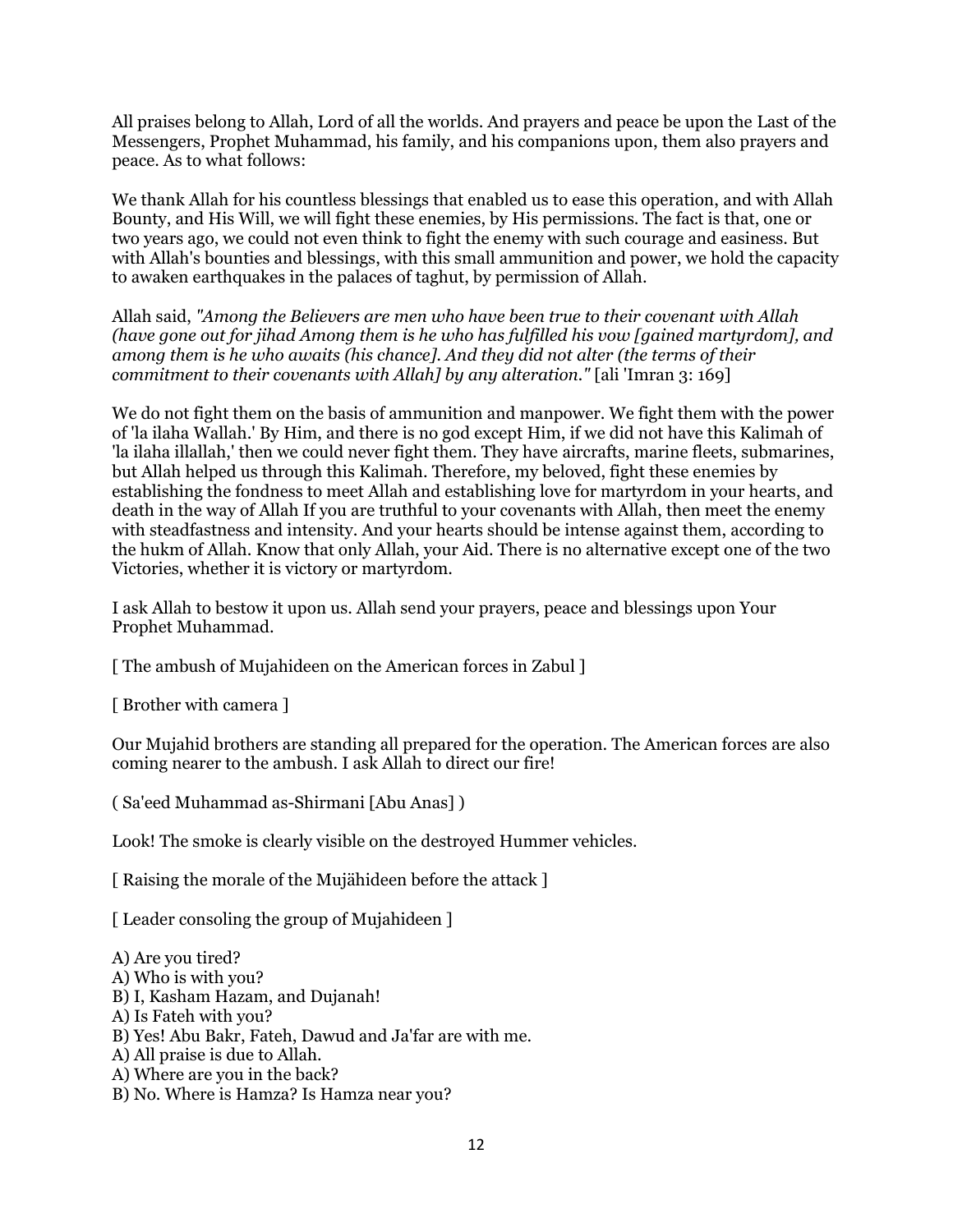A) Send Siddique! A) Maqran, Maqran! Are you listening? A) How are things going with you? B) Insha'Allah, you will be happy to hear them. A) Allahu Akbar!

[The ambush of Mujahideen on the apostates' forces in Zabul ]

[ Brother with camera ]

The Mujahideen have killed some apostate police. The Mujahideen are riding the police car captured from the enemy. The car of the apostate is scorched.

These are those people who showed enmity to Allah and His Messenger. This is the third one. This is the fourth. This is the fifth. This is the sixth. This is the seventh. This is the eighth. Ninth. And this is the tenth.

[ The ambush of Mujahideen on the American forces in Zabul ]

[ Attack on the check post located in Zabul ]

It is 7:30 in the morning. Today, three operations will be done at one time; first one includes attacking the check posts of the apostates.

[ Brother with camera ]

This is that check post which, by permission of Allah, will be attacked. Our brothers are awaiting orders to attack. Look! The Mujahideen have occupied the check post. Look at the enemies of Allah! This operation is complete. May Allah accept this struggle from us!

This is that wretched person whom Allah has enabled us to overcome. And by permission of Allah, we will rest only after purifying the earth from these enemies.

*"And Allah is Dominant over His affairs, but most men know not!"* [Yilsuf 12: 21]

( Abdullah Muhammad al-Ayed [Shu'ayb] )

*"And whoever emigrates for the cause of Allah will find on the earth many [alternative] refuge, wide and spacious."* [an-Nisa' 4: 100]

And like the Prophet said *"My provision has been placed in the shade of my spear."* [Saheeh al-Jaami']

With the Bounty of Allah, Mujahideen attacked the base of the apostates and killed approximately 10 of them. And obtained these Kalashnikovs, bags, belts, RPGs and their launchers, laptop, and mobile phones as booty. May Allah, the Exalted, let the Mujahideen embrace such a victory. These are just the beginnings and the start of summer. The upcoming opportunity for the Mujahideen will be severer than this. This is the promise that Allah c.1, has kept with His slaves. May Allah, grant such victory and blessings to us.

[ Narrator ]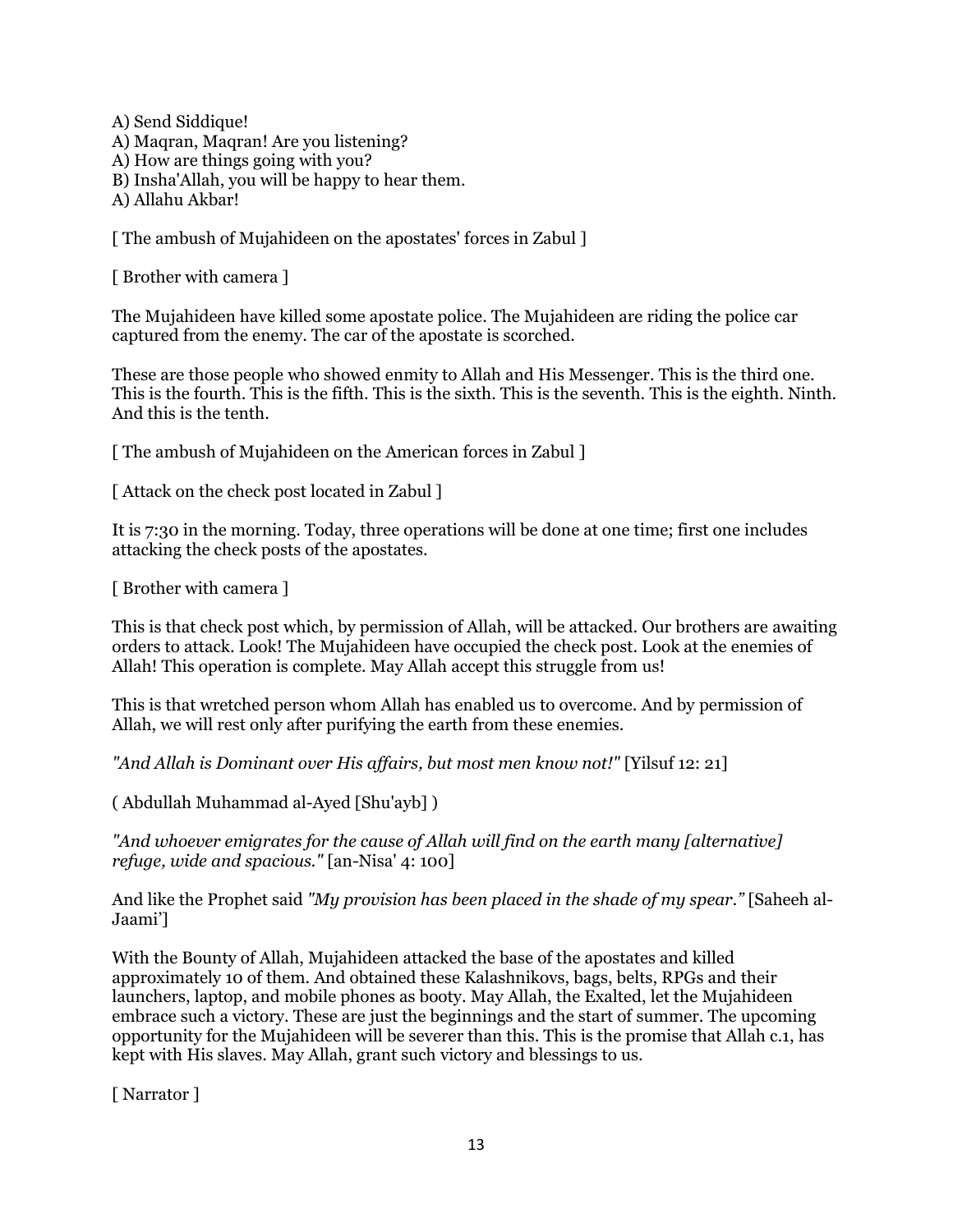These voices coming from the mountains of Afghanistan hold the effect of descending to the hearts, by which it is connected with Allah, the Exalted, and belief in Him becomes firm.

( Abdullah Muhammad al-Ayed [Shu'ayb] )

In the Name of Allah, the Beneficent, the Merciful.

All praise is due to Allah, Lord of the Worlds and prayers and peace be upon the Last of the Prophets and Messengers, Prophet Muhammad, and upon his family prayers and peace.

As to what follows:

In a Sahih Hadeeth, the Prophet said: *"He who spent his life with his heart sale and sound and had provision for one day night, is like the one who possessed everything (treasures] in the world."*

We are in the mountains of Afghanistan, safe and sound, with a satisfied heart, and with the provision of day and night. I swear by Allah, it is as if the world has opened every of its treasure for us. In fact, we do not have any fear that a plane will arrive and bombard us. We will enter Jannah in this condition and soar there. By Allah, we only have one wish: to see that day when the rule and commandments of Allah will emanate from the East and will be adapted in the West. And if we are true with Allah, then Insha'Allah, this day will surely come.

[ Final meeting of martyrs before the operation ]

Look! The time for separation soon came! Tears from the eyes are inadvertently flowing Look! The time for separation soon came! Tears from the eyes are inadvertently flowing Only your memory remains in my heart By whose ardor, my chest is being incensed Look! The time for separation soon came! Tears from the eyes are inadvertently flowing Only your memory remains in my heart By whose ardor, my chest is being incensed What if we weren't able to unite in the world today? What if death intervened between us? We will be united in an eternal life tomorrow Where the mutual lovers will be gathered

[ Narrator ]

Days passed like this until time approached for these sons to reach the lands of Zabul and meet their Lord. The Mujahideen were in preparation of an operation when the Crusading enemy

So goodbye, 0 you who wished farewell to life! O you who escaped from the deceit of the world!